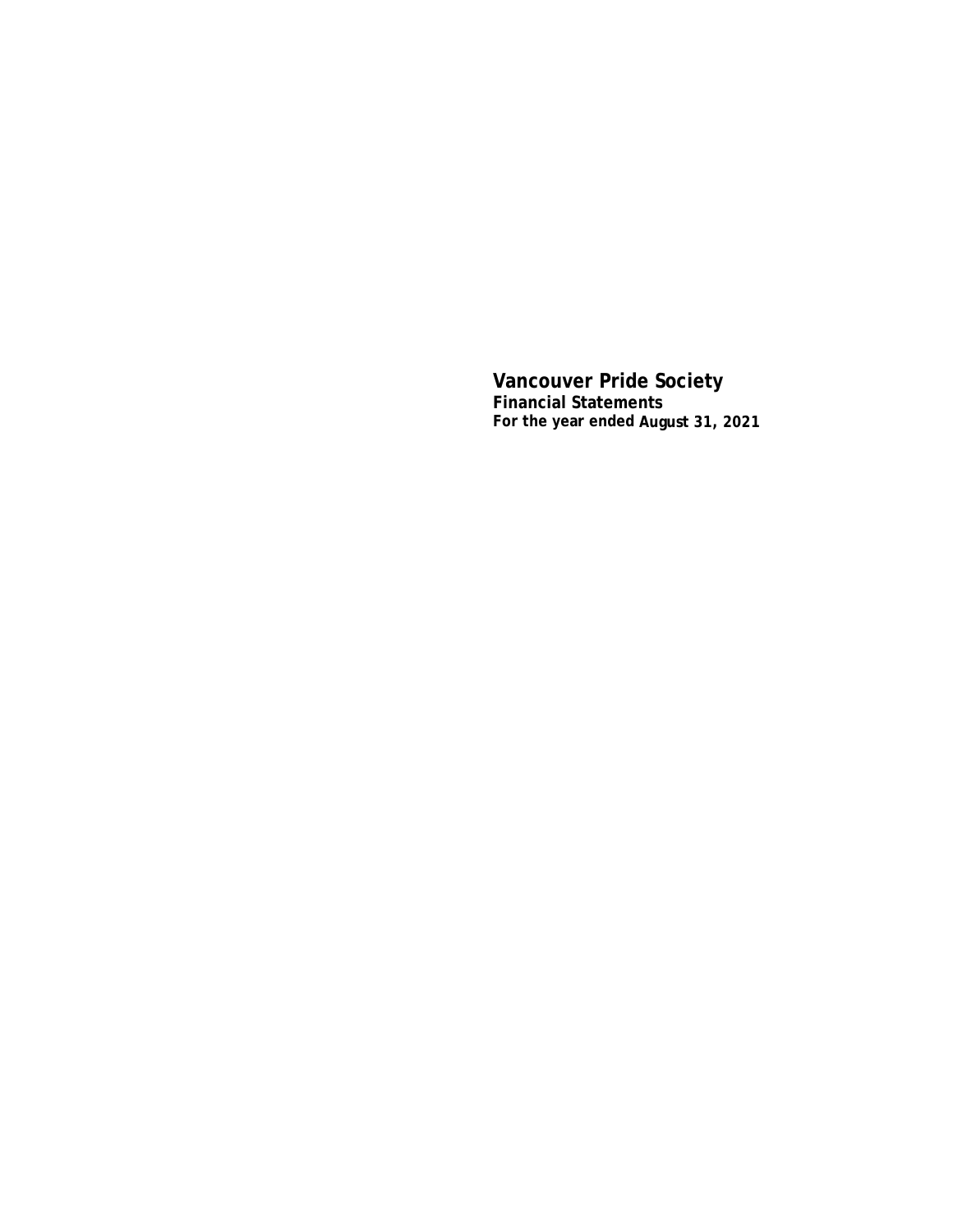## **Vancouver Pride Society Financial Statements For the year ended August 31, 2021**

|                                    | Contents       |
|------------------------------------|----------------|
| Independent Auditor's Report       | $2 - 4$        |
| <b>Financial Statements</b>        |                |
| Statement of Financial Position    | 5              |
| Statement of Operations            | 6              |
| Statement of Changes in Net Assets | $\overline{7}$ |
| Statement of Cash Flows            | 8              |
| Notes to Financial Statements      | $9 -$<br>14    |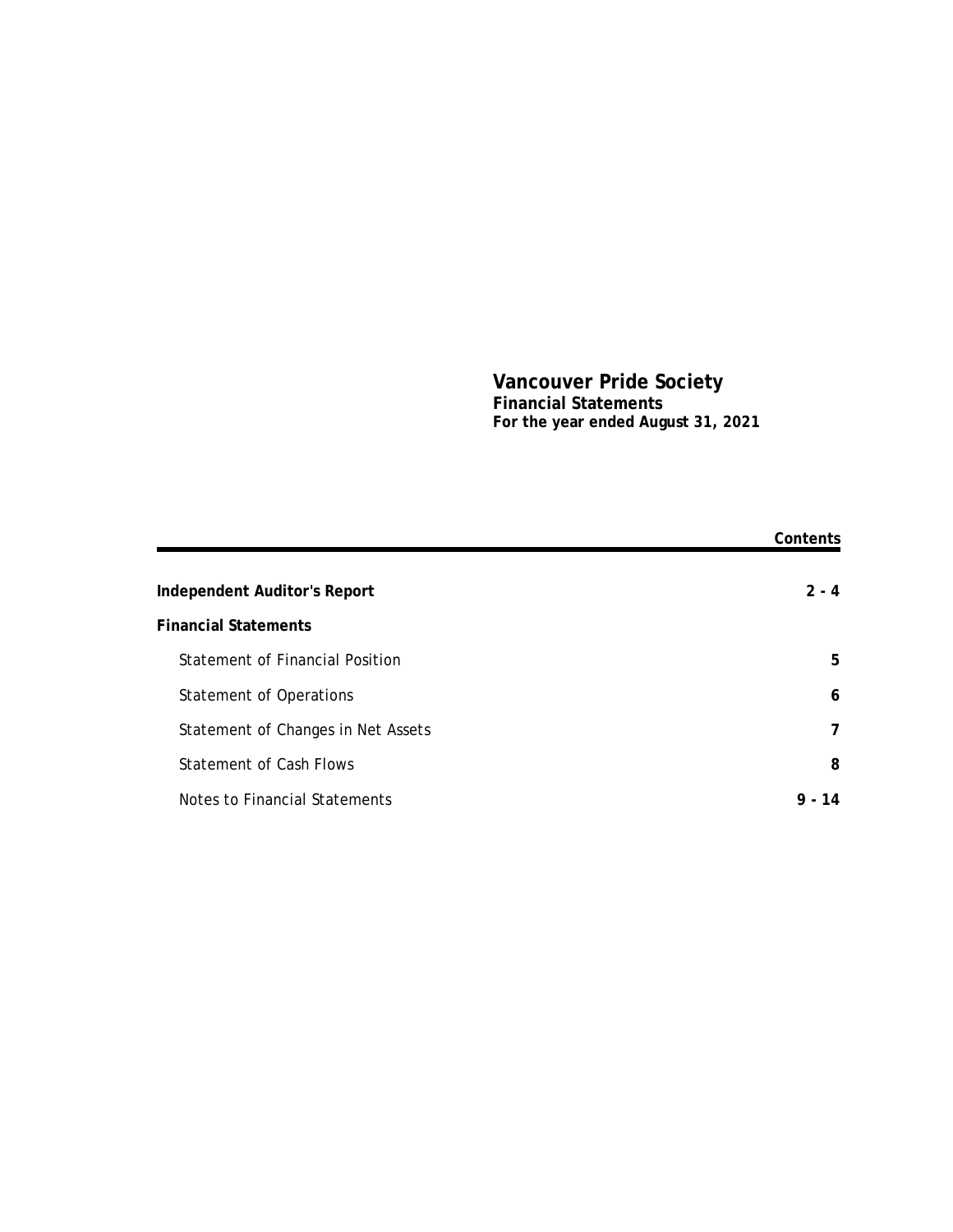

Tel: 604 688 5421 Fax: 604 688 5132 vancouver@bdo.ca **www.bdo.ca**

BDO Canada LLP Unit 1100 – Royal Centre 1055 West Georgia Street Vancouver BC V6E 3P3 Canada

**Independent Auditor's Report**

**To the Members of Vancouver Pride Society**

**Report on the Audit of the Financial Statements**

**Qualified Opinion**

We have audited the accompanying financial statements of Vancouver Pride Society (the "Society"), which comprise the Statement of Financial Position as at August 31, 2021, and the Statements of Operations, Changes in Net Assets and Cash Flows for the year then ended, and notes to the financial statements, including a summary of significant accounting policies.

In our opinion, except for the possible effects of the matter described in the Basis for Qualified Opinion section of our report, the accompanying financial statements present fairly, in all material respects, the financial position of the Society as at August 31, 2021, and its results of operations and its cash flows for the year then ended in accordance with Canadian accounting standards for not-for-profit organizations.

### **Basis for Qualified Opinion**

In common with many charitable organizations, the Society derives revenue from donations and fundraising events the completeness of which is not susceptible to satisfactory audit verification. Accordingly, our verification of these revenues was limited to the amounts recorded in the records of the Society and we were not able to determine whether any adjustments might be necessary to donations and fundraising events revenue, excess of revenue over expenses, assets and net assets for the years ended August 31, 2021 and 2020, current assets as at August 31, 2021 and 2020, and net assets as at September 1 and August 31, for both the 2021 and 2020 years. Our audit opinion on the financial statements for the year ended August 31, 2020 was modified accordingly because of the possible effects of this limitation in scope.

We conducted our audit in accordance with Canadian generally accepted auditing standards. Our responsibilities under those standards are further described in the Auditor's Responsibilities for the Audit of the Financial Statements section of this report. We are independent of the Society in accordance with the ethical requirements that are relevant to our audit of the financial statements in Canada, and we have fulfilled our other ethical responsibilities in accordance with these requirements. We believe that the audit evidence we have obtained is sufficient and appropriate to provide a basis for our qualified audit opinion.

**Responsibilities of Management and Those Charged with Governance for the Financial Statements**

Management is responsible for the preparation and fair presentation of these financial statements in accordance with Canadian accounting standards for not-for-profit organizations, and for such internal control as management determines is necessary to enable the preparation of financial statements that are free from material misstatement, whether due to fraud or error.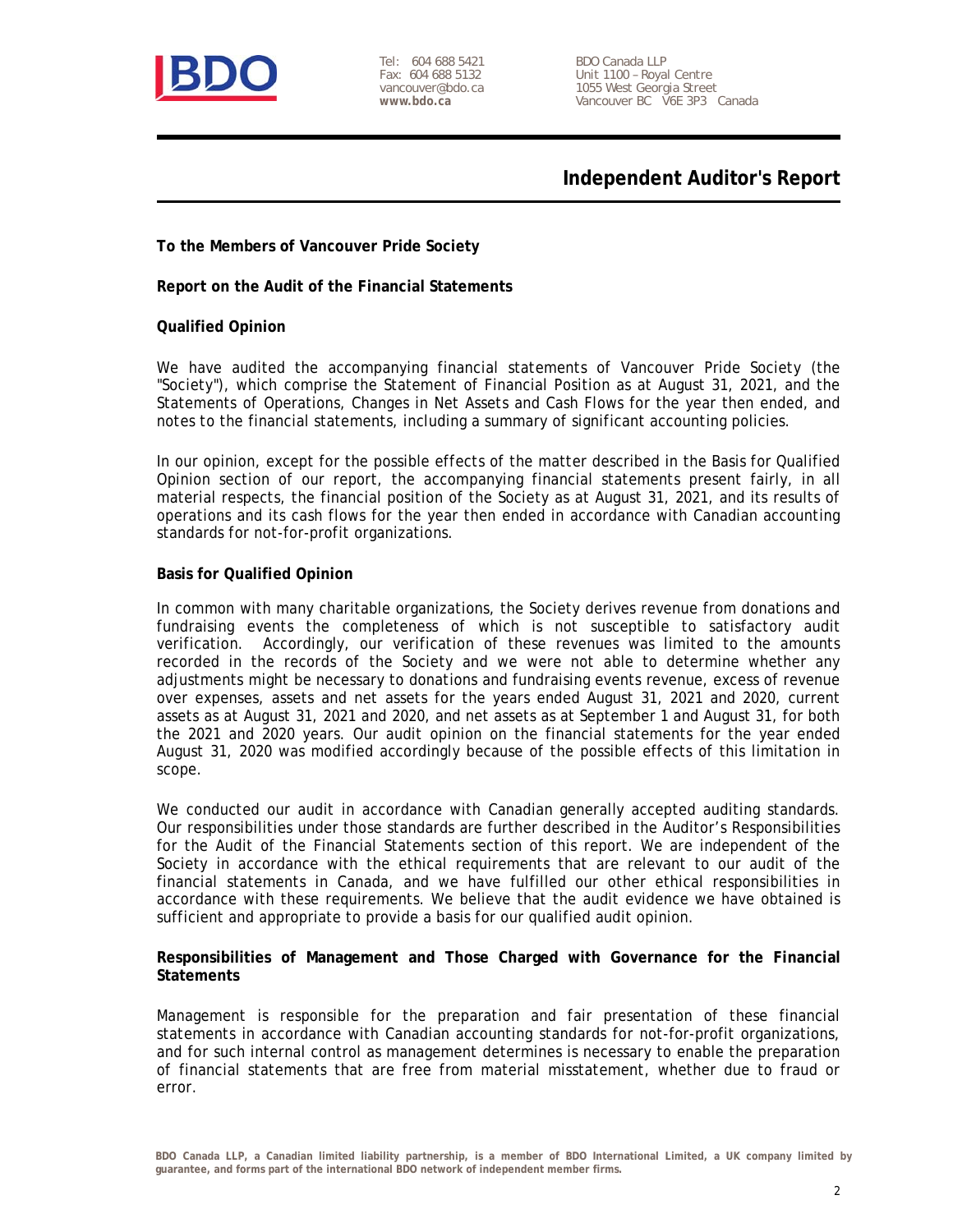

In preparing the financial statements, management is responsible for assessing the Society's ability to continue as a going concern, disclosing, as applicable, matters related to going concern and using the going concern basis of accounting unless management either intends to liquidate the Society or to cease operations, or has no realistic alternative but to do so.

Those charged with governance are responsible for overseeing the Society's financial reporting process.

**Auditor's Responsibilities for the Audit of the Financial Statements**

Our objectives are to obtain reasonable assurance about whether the financial statements as a whole are free from material misstatement, whether due to fraud or error, and to issue an auditor's report that includes our opinion. Reasonable assurance is a high level of assurance, but is not a guarantee that an audit conducted in accordance with Canadian generally accepted auditing standards will always detect a material misstatement when it exists. Misstatements can arise from fraud or error and are considered material if, individually or in the aggregate, they could reasonably be expected to influence the economic decisions of users taken on the basis of these financial statements.

As part of an audit in accordance with Canadian generally accepted auditing standards, we exercise professional judgment and maintain professional skepticism throughout the audit. We also:

- Identify and assess the risks of material misstatement of the financial statements, whether due to fraud or error, design and perform audit procedures responsive to those risks, and obtain audit evidence that is sufficient and appropriate to provide a basis for our opinion. The risk of not detecting a material misstatement resulting from fraud is higher than for one resulting from error, as fraud may involve collusion, forgery, intentional omissions, misrepresentations, or the override of internal control.
- Obtain an understanding of internal control relevant to the audit in order to design audit procedures that are appropriate in the circumstances, but not for the purpose of expressing an opinion on the effectiveness of the Society's internal control.
- Evaluate the appropriateness of accounting policies used and the reasonableness of accounting estimates and related disclosures made by management.
- Conclude on the appropriateness of management's use of the going concern basis of accounting and, based on the audit evidence obtained, whether a material uncertainty exists related to events or conditions that may cast significant doubt on the Society's ability to continue as a going concern. If we conclude that a material uncertainty exists, we are required to draw attention in our auditor's report to the related disclosures in the financial statements or, if such disclosures are inadequate, to modify our opinion. Our conclusions are based on the audit evidence obtained up to the date of our auditor's report. However, future events or conditions may cause the Society to cease to continue as a going concern.
- Evaluate the overall presentation, structure and content of the financial statements, including the disclosures, and whether the financial statements represent the underlying transactions and events in a manner that achieves fair presentation.

We communicate with those charged with governance regarding, among other matters, the planned scope and timing of the audit and significant audit findings, including any significant deficiencies in internal control that we identify during our audit.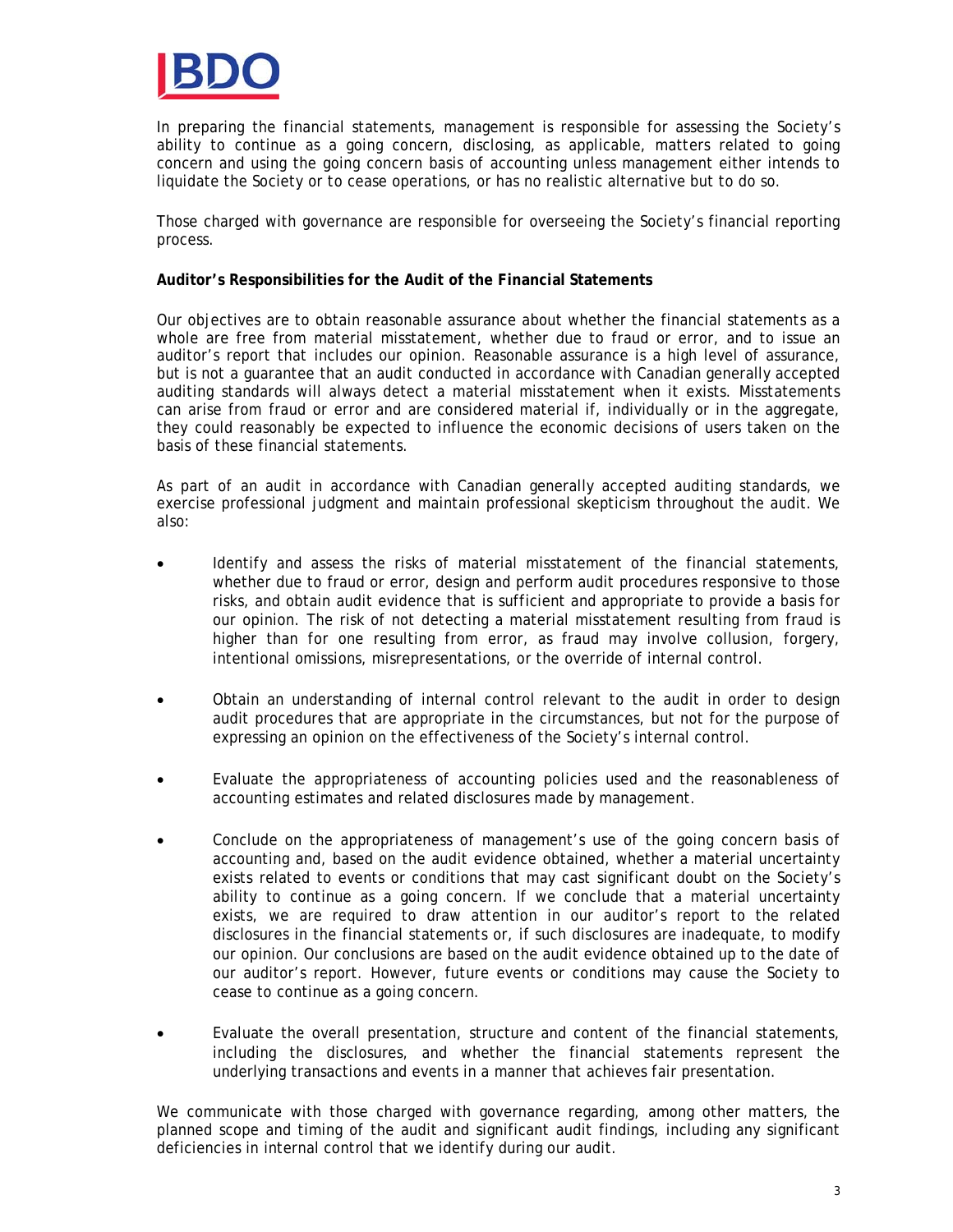

**Report on Other Legal and Regulatory Requirements**

As required by the Societies Act of British Columbia, we report that, in our opinion, the accounting principles in Canadian accounting standards for not-for-profit organizations have been applied on a basis consistent with that of the preceding year.

BDO Canada LLP

Chartered Professional Accountants

Vancouver, British Columbia January 13, 2022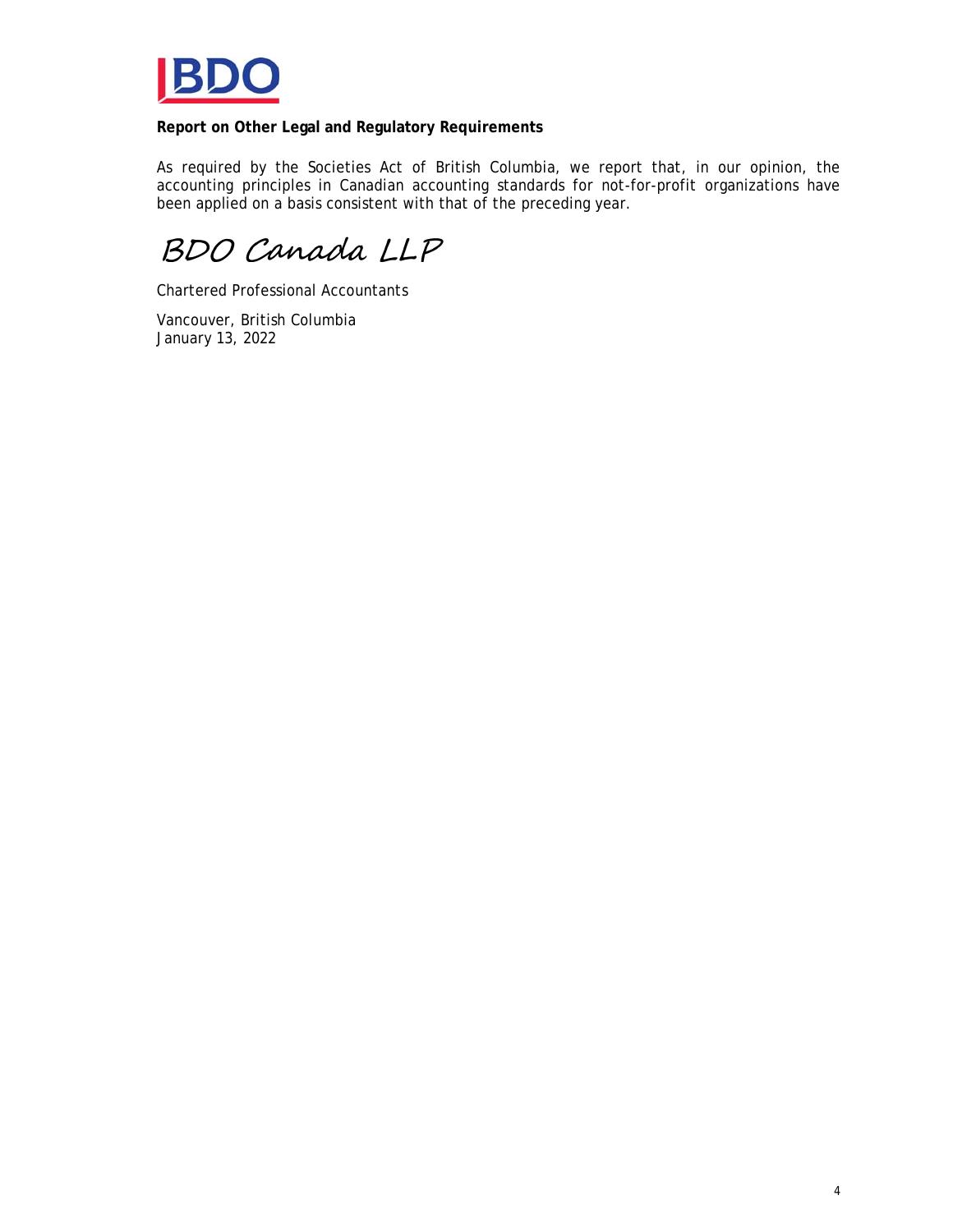# **Vancouver Pride Society Statement of Financial Position**

| As at August 31                                                                                                             | 2021                                       | 2020                                       |
|-----------------------------------------------------------------------------------------------------------------------------|--------------------------------------------|--------------------------------------------|
| Assets                                                                                                                      |                                            |                                            |
| Current<br>Cash and cash equivalents<br>Term deposits - restricted (Note 2)<br>Accounts receivable (Note 3)<br>Deposits     | \$<br>444,404<br>21,509<br>38,247<br>7,374 | \$<br>410,711<br>21,381<br>51,801<br>8,486 |
|                                                                                                                             | 511,534                                    | 492,379                                    |
| Property and equipment (Note 4)                                                                                             | 41,191                                     | 65,750                                     |
|                                                                                                                             | \$<br>552,725                              | \$<br>558,129                              |
| Liabilities and Net Assets                                                                                                  |                                            |                                            |
| Liabilities                                                                                                                 |                                            |                                            |
| Current<br>Accounts payable and accrued liabilities (Note 5)<br>Government remittances payable<br>Deferred revenue (Note 6) | \$<br>87,401<br>568<br>36,000              | \$<br>93,566<br>36,000                     |
|                                                                                                                             | 123,969                                    | 129,566                                    |
| Deferred capital contributions (Note 7)                                                                                     | 17,500                                     | 29,167                                     |
|                                                                                                                             | 141,469                                    | 158,733                                    |
| Net Assets<br>Invested in property and equipment<br>Unrestricted                                                            | 23,691<br>387,565                          | 34,448<br>364,948                          |
|                                                                                                                             | 411,256                                    | 399,396                                    |
|                                                                                                                             | \$<br>552,725                              | \$<br>558,129                              |

**Director** Director **Director Director Director**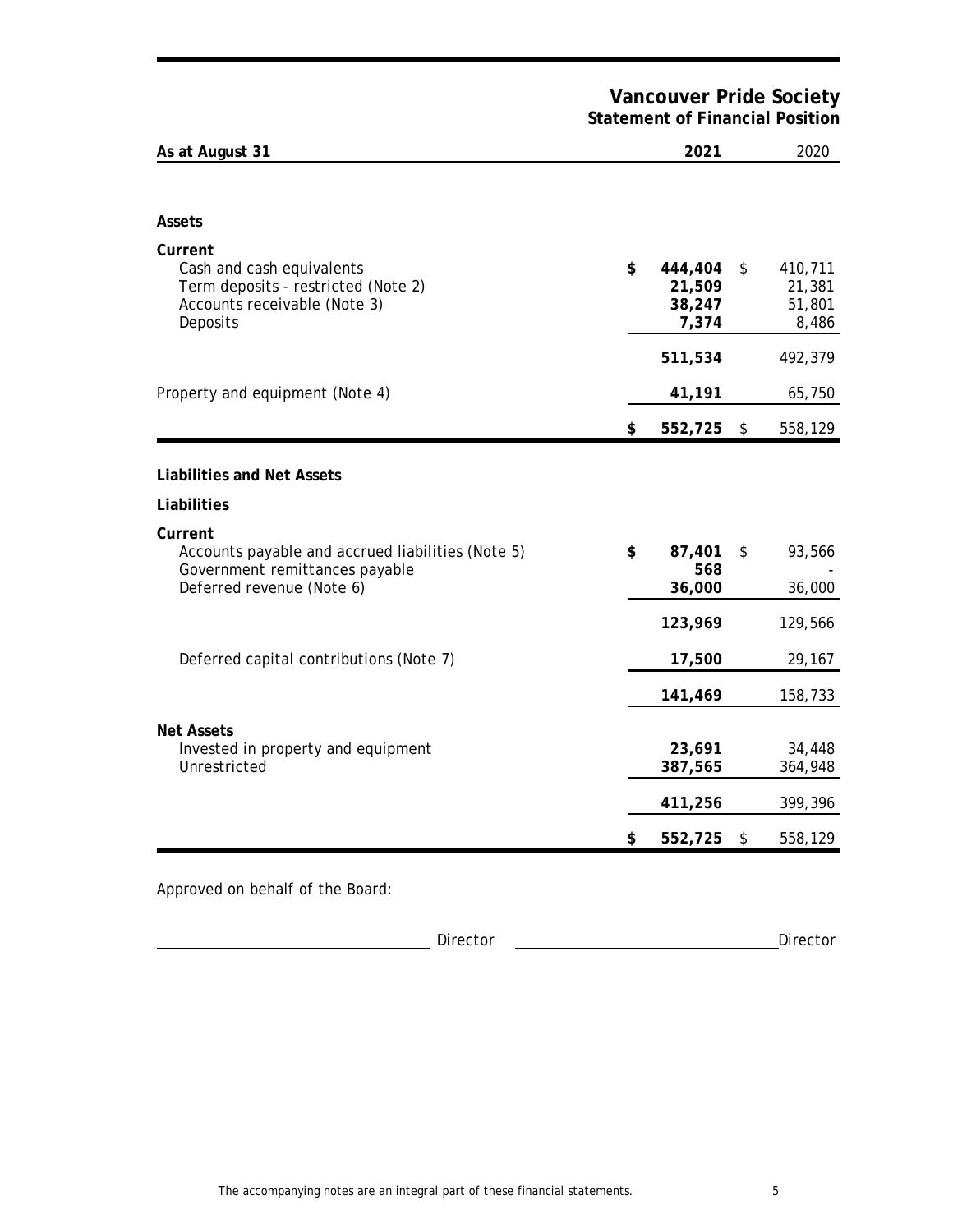**Vancouver Pride Society Statement of Operations**

| For the year ended August 31                                         | 2021             | 2020             |
|----------------------------------------------------------------------|------------------|------------------|
|                                                                      |                  |                  |
| Revenue                                                              |                  |                  |
| Grants (Note 9)                                                      | \$<br>247,203    | \$<br>698,508    |
| Contributed materials and services (Note 8)                          | 618,405          | 650,725          |
| Partnerships (Note 6)                                                | 642,132          | 497,270          |
| Event revenues                                                       | 87,438           | 61,005           |
| Canada Emergency Wage Subsidy                                        | 191,629          | 57,401           |
| Canada Emergency Rent Subsidy                                        | 41,595           |                  |
| Donations<br>Amortization of deferred capital contributions (Note 7) | 3,400<br>11,667  | 24,103<br>5,833  |
| Membership dues                                                      | 1,639            | 5,846            |
| Interest and other                                                   | 827              | 397              |
|                                                                      |                  |                  |
|                                                                      | 1,845,935        | 2,001,088        |
| <b>Direct Expenses</b>                                               |                  |                  |
| Contributed services (Note 8)                                        | 606,405          | 642,090          |
| Contributed materials (Note 8)                                       | 12,000           | 8,635            |
| Events                                                               | 310,557          | 294,909          |
| Payment processing fees                                              | 3,666            | 96               |
| Permit costs                                                         | 3,533            | 446              |
| Volunteers                                                           | 4,711            | 1,577            |
|                                                                      | 940,872          | 947,753          |
| <b>Operating Surplus</b>                                             | 905,063          | 1,053,335        |
|                                                                      |                  |                  |
| General and Administrative Expenses                                  |                  |                  |
| Advertising                                                          | 69,939           | 72,418           |
| Amortization                                                         | 26,595           | 16,449           |
| Community contributions<br>Legal, accounting and other professional  | 14,977<br>36,037 | 37,862<br>42,237 |
| Office and miscellaneous                                             | 46,034           | 40,143           |
| Outreach                                                             | 13,088           | 15,302           |
| Rent                                                                 | 80,108           | 76,625           |
| Staff and contractors, wages and benefits                            | 606,425          | 519,151          |
|                                                                      | 893,203          | 820,187          |
| Excess of revenue over expenses                                      | \$<br>11,860     | \$<br>233,148    |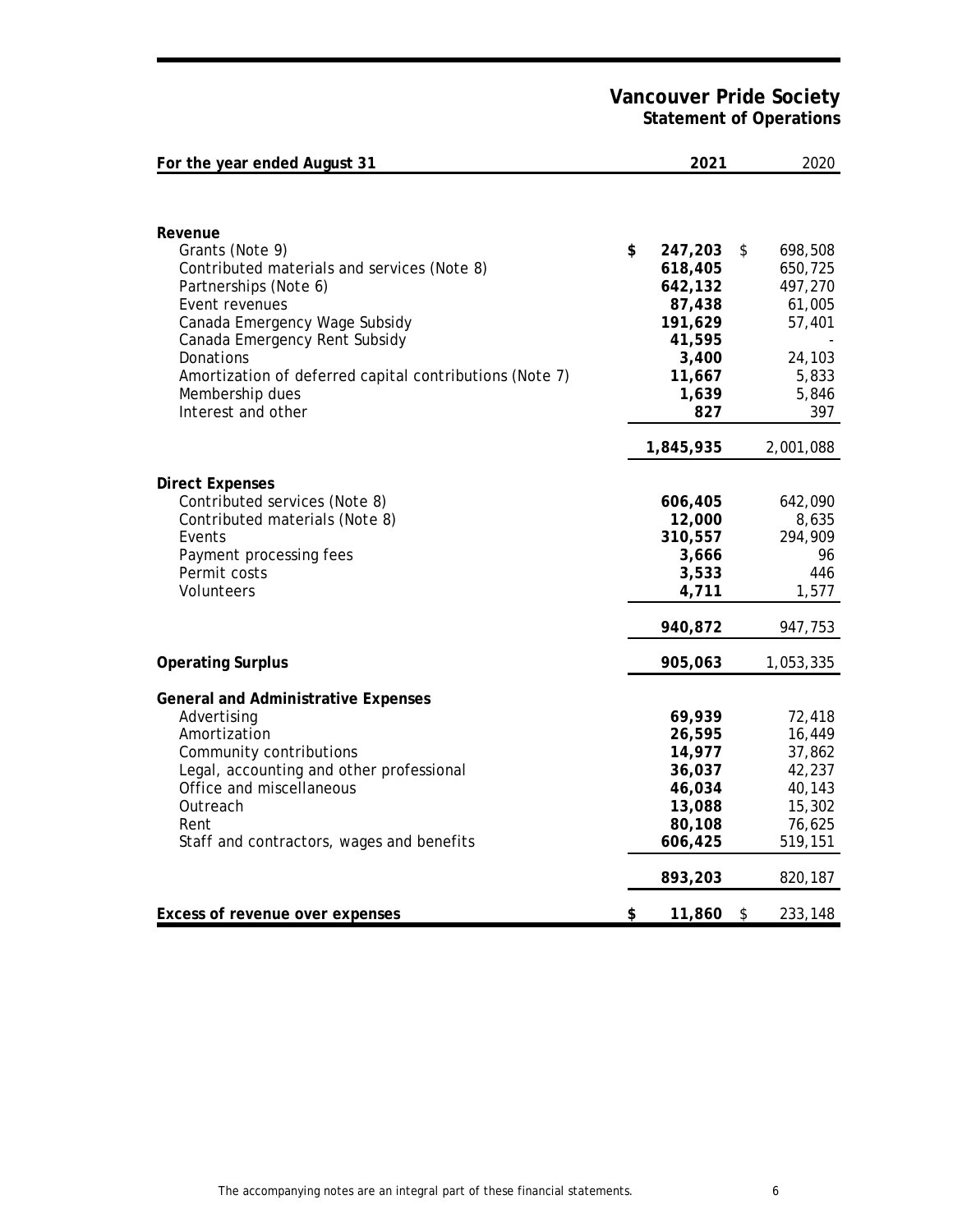# **Vancouver Pride Society Statement of Changes in Net Assets**

# **For the year ended August 31**

|                                                 |    | Unrestricted | Invested in<br>Capital<br>Assets | 2021                 | 2020    |
|-------------------------------------------------|----|--------------|----------------------------------|----------------------|---------|
| Balance, beginning of year                      | S. | 364.948 \$   |                                  | 34,448 \$ 399,396 \$ | 166,248 |
| Excess (deficiency) of revenue<br>over expenses |    | 26,788       | (14, 928)                        | 11,860               | 233,148 |
| Purchase of property and equipment              |    | (4, 171)     | 4,171                            |                      |         |
| Balance, end of year                            | \$ | 387.565      | \$<br>23,691                     | $$411,256$ \$        | 399,396 |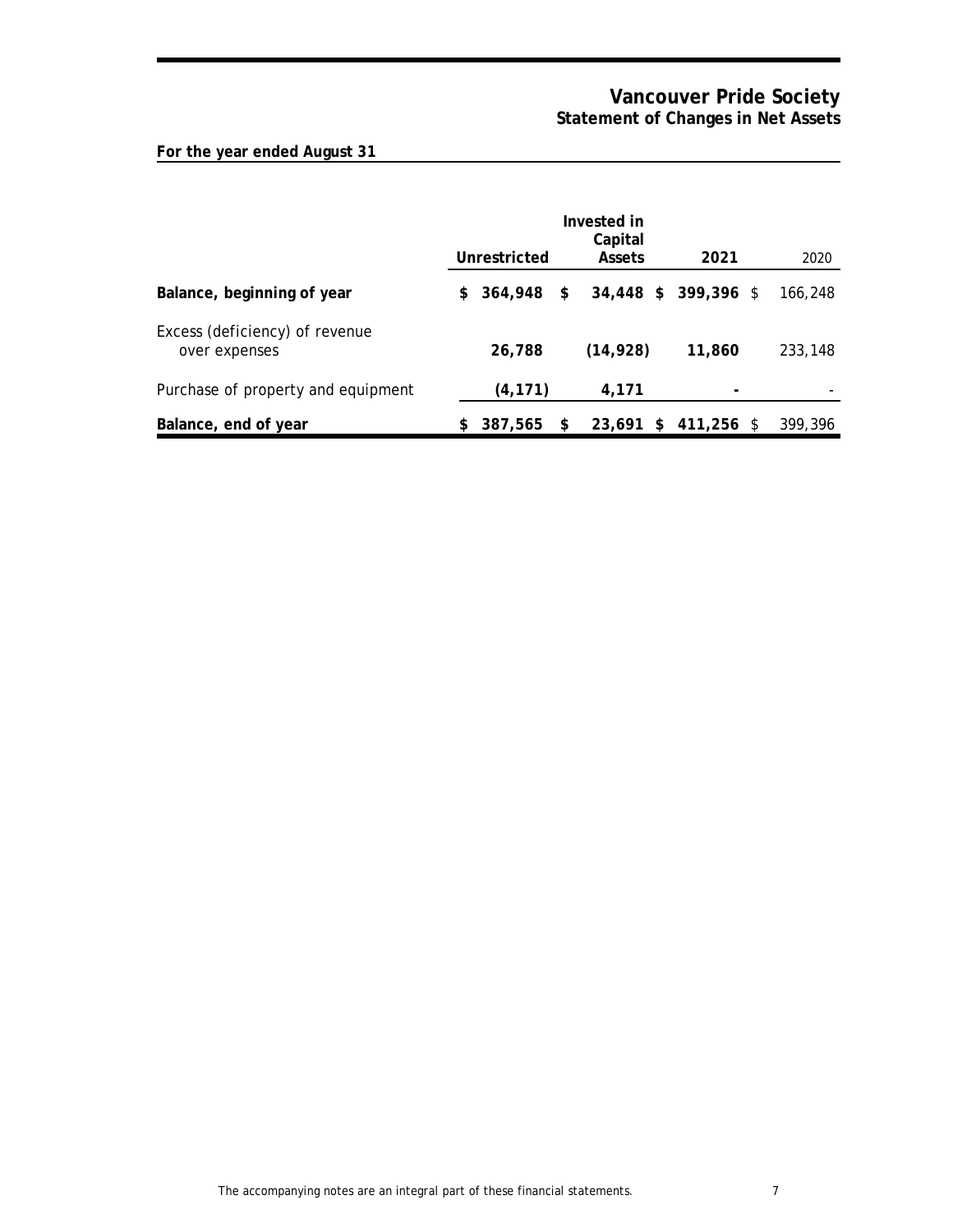# **Vancouver Pride Society Statement of Cash Flows**

| For the year ended August 31                                                                                                                                                      | 2021                               | 2020                                               |
|-----------------------------------------------------------------------------------------------------------------------------------------------------------------------------------|------------------------------------|----------------------------------------------------|
|                                                                                                                                                                                   |                                    |                                                    |
| Cash provided by (used in)                                                                                                                                                        |                                    |                                                    |
| Operating activities<br>Excess of revenue over expenditures<br>Item not requiring cash:                                                                                           | \$<br>$11,860$ \$                  | 233,148                                            |
| Amortization<br>Amortization of deferred capital contributions<br>Accrued interest                                                                                                | 26,595<br>(11, 667)<br>(128)       | 16,449<br>(5, 833)<br>(328)                        |
|                                                                                                                                                                                   | 26,660                             | 243,436                                            |
| Changes in non-cash working capital balances<br>Accounts receivable<br>Deposits<br>Accounts payable and accrued liabilities<br>Government remittances payable<br>Deferred revenue | 13,553<br>1,112<br>(6, 165)<br>568 | 85,684<br>14,199<br>(316, 581)<br>(220)<br>(8,000) |
|                                                                                                                                                                                   | 35,728                             | 18,518                                             |
| Investing activity<br>Purchase of property and equipment                                                                                                                          | (2,035)                            | (35, 863)                                          |
| Increase (decrease) in cash                                                                                                                                                       | 33,693                             | (17, 345)                                          |
| Cash and cash equivalents, beginning of year                                                                                                                                      | 410,711                            | 428,056                                            |
| Cash and cash equivalents, end of year                                                                                                                                            | \$<br>444,404<br>\$                | 410,711                                            |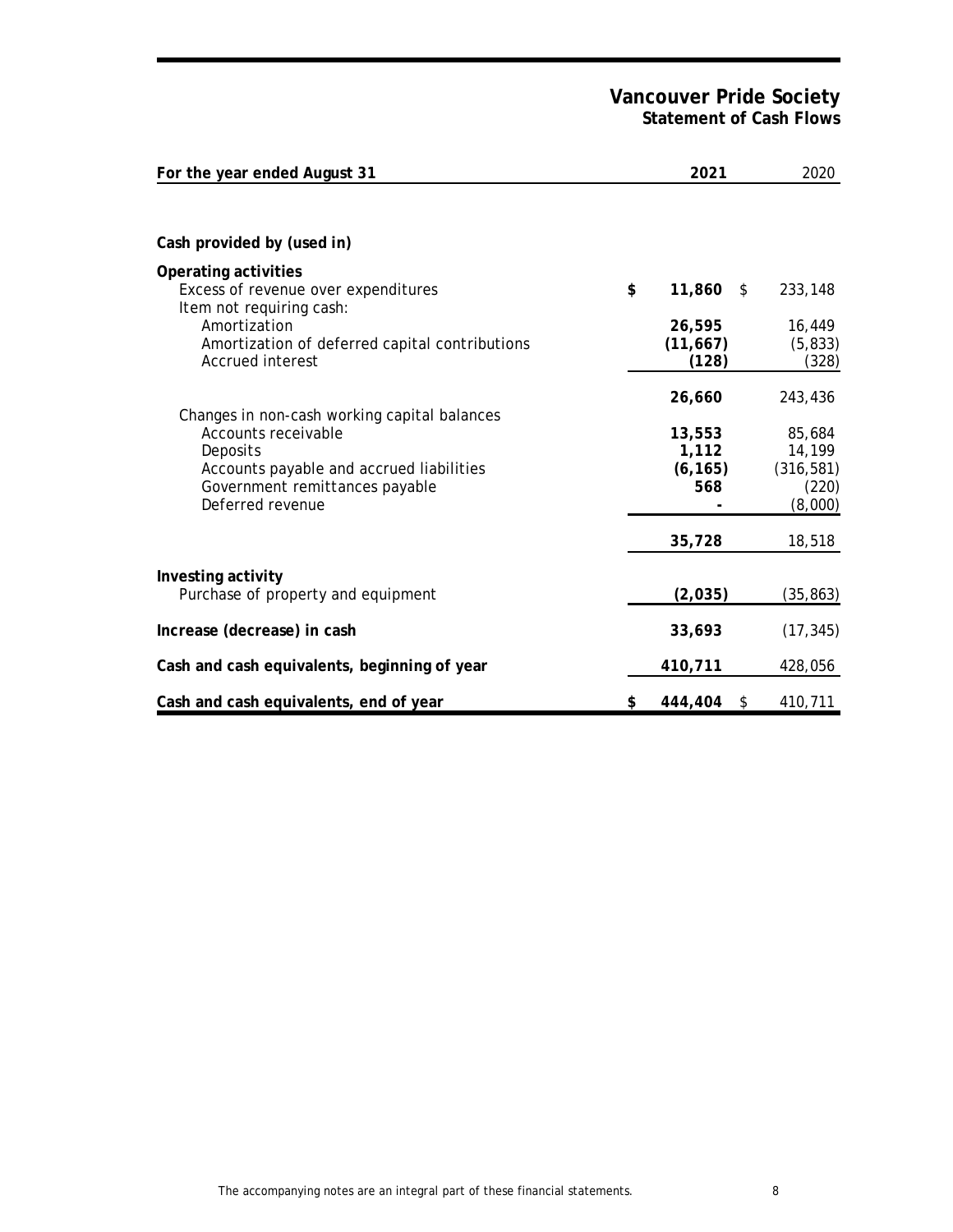### **1. Significant Accounting Policies**

(a) Nature of Operations

The purpose of the Vancouver Pride Society (the "Society") is to celebrate Lesbian, Gay, Bisexual, Transgender, Two Spirited, and Queer communities (LGBTQIA2S+), and other supportive or affiliated groups, in and through culturally appropriate educational activities and festivities throughout the year; and to continually promote the self-awareness, celebrate the achievements, the visibility and the diversity of the above communities in partnership with all stakeholders and allies.

The Society is incorporated under the Societies Act (BC) effective January 3, 2017. The Society is a non-profit organization pursuant to Section 149 of the Income Tax Act (Canada).

#### (b) Amortization

Property and equipment is stated at cost less accumulated amortization which is recorded over the useful lives of the assets on the straight line basis method at the following annual rates:

| Computer equipment      | - 3 years       |
|-------------------------|-----------------|
| Furniture and equipment | - 5 years       |
| Websites                | - 3 years       |
| Leasehold improvements  | - term of lease |

#### (c) Revenue Recognition

The Society follows the deferral method of accounting for contributions.

Restricted contributions are recognized as revenue in the year in the related expenses are incurred. Restricted contributions for the acquisition of property and equipment are deferred and amortized over the remaining useful life of the asset acquired.

Unrestricted contributions are recognized as revenue when received or receivable if the amount to be received can be reasonably estimated and collection is reasonably assured.

Revenue from partnerships represent sponsorship arrangements for the Society's operations or specific activities. Revenue is recorded as requirements under the partnership agreements are met, amount can be reasonably estimated and collection is reasonably assured.

Revenue from sales, including ticket sales service fees and advertising, is recognized when the significant risks and rewards of ownership are transferred to the customer, which generally coincides with the time that the goods or services are provided, collectability is reasonably assured, persuasive evidence of an arrangement exists and the sales price is fixed and determinable. Revenue is recorded net of allowable discounts and rebates.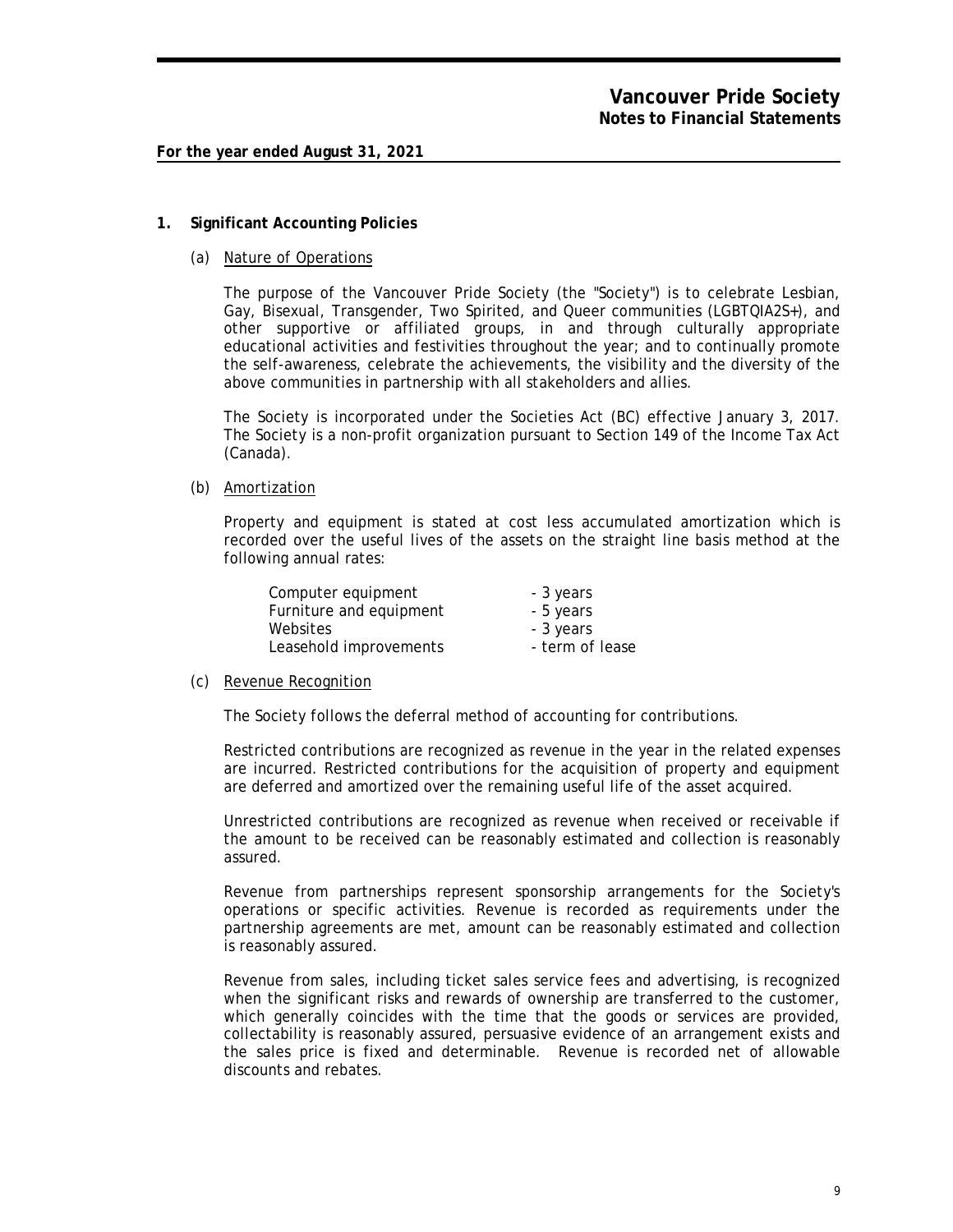## **1. Significant Accounting Policies (continued)**

(d) Contributed Materials and Services

The Society benefits greatly from contributed services in the form of volunteer time. The value of volunteer time is not recognized in these financial statements. Other contributed materials and services are recognized only when their fair value can be reasonably estimated and the materials and services are used in the normal course of operations and would otherwise have been purchased.

## (e) Financial Instruments

The Society's financial instruments consist of cash, term deposits, accounts receivable, deposits, accounts payable and government remittances payable. The Society initially measures all of its financial instruments at fair value and subsequently at amortized cost using the effective interest rate method.

Financial assets are tested for impairment when changes in circumstances indicate that the asset could be impaired. Transaction costs on the acquisition and sale of financial instruments are expensed for those items re-measured at fair value at each balance sheet date and charged to the financial instrument for those measured at cost.

## (f) Use of Estimates

The preparation of financial statements in conformity with Canadian Accounting Standards for Not-for-Profits requires management to make estimates that affect the reported amount of assets and liabilities and disclosure of contingent assets and liabilities as at the date of the financial statements, as well as reported amounts of revenues and expenses during the reporting period. These estimates are subject to measurement uncertainty and actual results may differ from these estimates.

## **2. Term Deposit**

The term deposits are held with a Canadian chartered bank, and bear interest ranging from 0.15% to 1.45% and mature January 16, 2022 and April 3, 2023.

| 3. | Accounts Receivable                                                                  |  |                      |                         |
|----|--------------------------------------------------------------------------------------|--|----------------------|-------------------------|
|    |                                                                                      |  | 2021                 | 2020                    |
|    | Accounts receivable - partnerships<br>Government grants receivable<br>GST receivable |  | $30,351$ \$<br>7.896 | 332<br>33,475<br>17,994 |
|    |                                                                                      |  | 38,247 \$            | 51,801                  |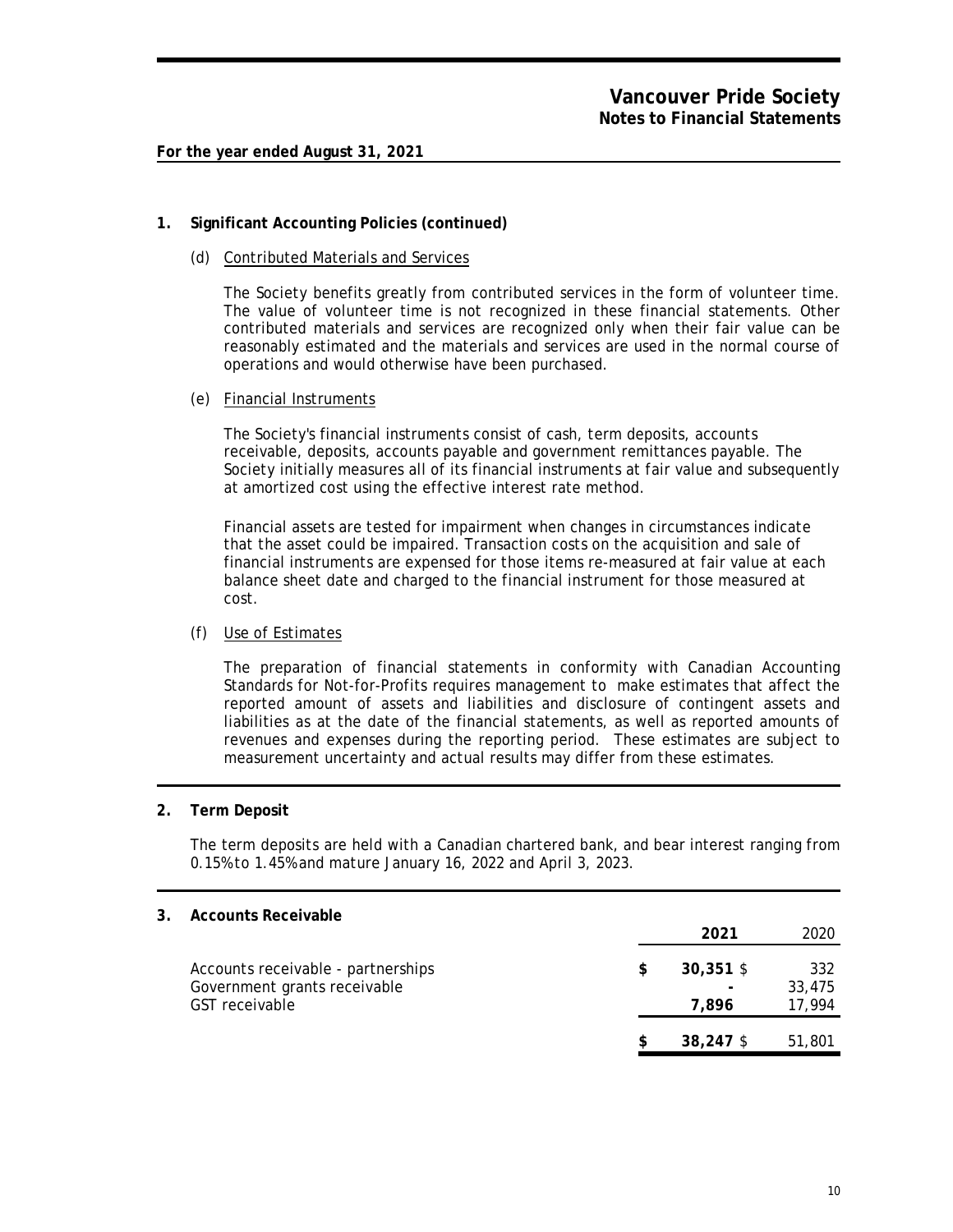**4. Property and Equipment**

|    | $1 + 0$ portly and Equin                                                                   |    | Cost                       |         | Accumulated<br>Amortization |                     | <b>Net</b><br>2021                         | Net<br>2020                     |
|----|--------------------------------------------------------------------------------------------|----|----------------------------|---------|-----------------------------|---------------------|--------------------------------------------|---------------------------------|
|    | Computer equipment<br>Furniture and equipment<br>Website                                   | \$ | 26,305<br>33,448<br>61,715 | \$      | 24,152<br>18,358<br>37,767  | \$                  | 2,153<br>15,090<br>23,948                  | \$<br>3,330<br>21,295<br>41,125 |
|    |                                                                                            | \$ | 121,468                    | \$      | 80,277                      | \$                  | 41,191                                     | \$<br>65,750                    |
| 5. | Accounts Payable and Accrued Liabilities                                                   |    |                            |         |                             |                     | 2021                                       | 2020                            |
|    | Trade accounts payable<br>Payroll liabilities<br>Other accruals                            |    |                            |         |                             |                     | \$<br>43,867 \$<br>19,838<br>23,696        | 57,409<br>18,157<br>18,000      |
|    |                                                                                            |    |                            |         |                             |                     | \$<br>87,401 \$                            | 93,566                          |
| 6. | Deferred Revenues                                                                          |    |                            | 2020    |                             |                     |                                            | 2021                            |
|    |                                                                                            |    |                            | Opening |                             | Amounts<br>Received | Grants<br>Spent /<br>Revenue<br>Recognized | Closing                         |
|    | Province of British Columbia<br>- gaming grant                                             |    | \$                         | 36,000  | \$                          | 36,000              | \$<br>(36,000)                             | \$<br>36,000                    |
|    |                                                                                            |    | \$                         | 36,000  | \$                          | 36,000              | \$<br>(36,000)                             | \$<br>36,000                    |
| 7. | Deferred Capital Contributions                                                             |    |                            |         |                             |                     | 2021                                       | 2020                            |
|    | Unamortized balance, beginning of year<br>Contribution in the year<br>Amortized to revenue |    |                            |         |                             | $\frac{1}{2}$       | 29,167<br>(11, 667)                        | \$<br>35,000<br>(5, 833)        |
|    | Unamortized balance, end of year                                                           |    |                            |         |                             | \$                  | 17,500                                     | \$<br>29,167                    |

In 2020, the Society received contributed services related to the construction of the website valued at \$35,000.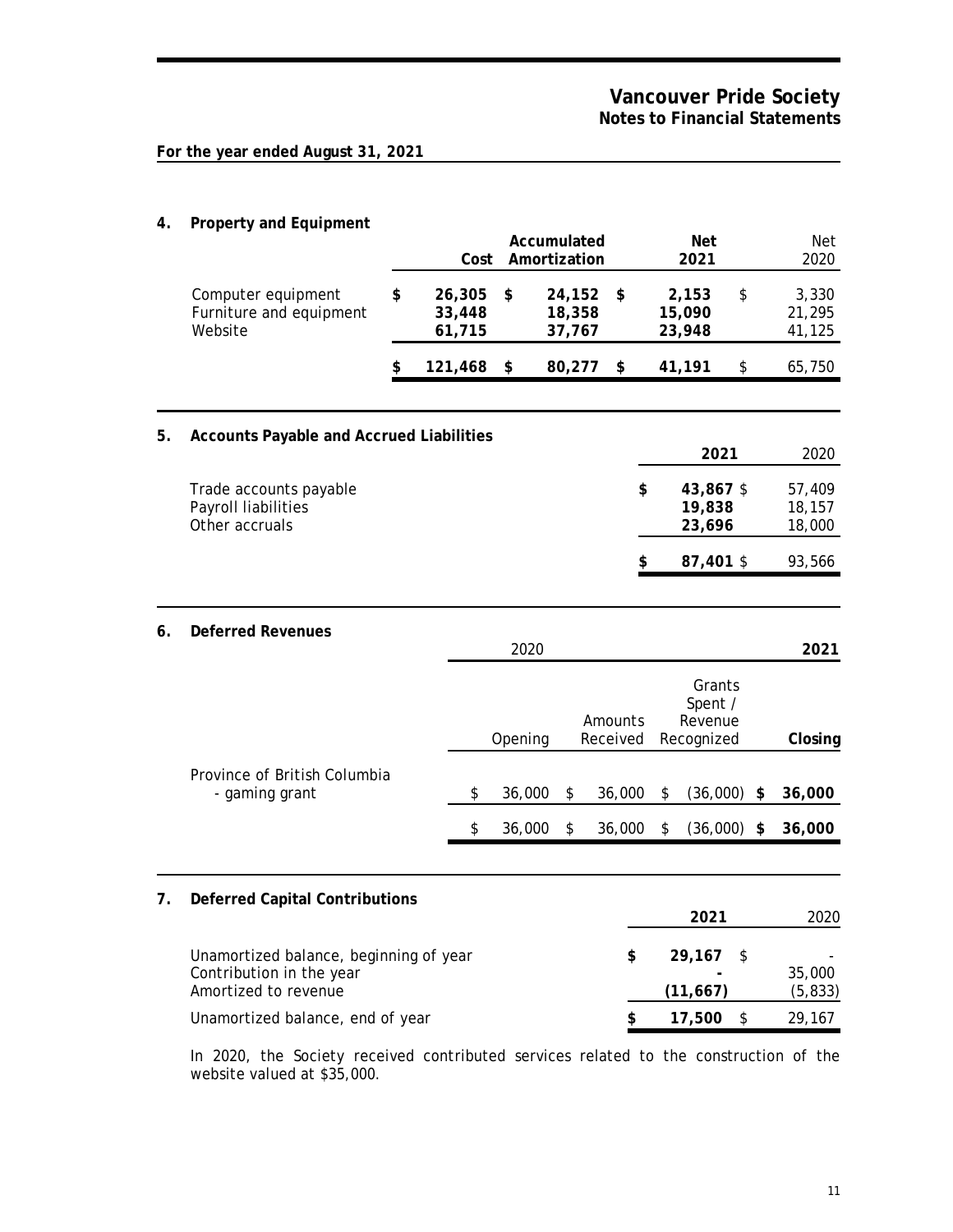## **8. Contributed Materials and Services**

During the year services consisting of event supplies, promotional materials, advertising and media coverage were contributed to the organization. Management has determined the fair value of contributed services for the year to be \$606,405 (2020 - \$642,090). During the year expenses consisting of training, food and volunteer appreciation gifts were contributed to the organization. Management has determined the fair value of these contributed materials to be \$12,000 (2020 - \$8,635). These amounts have been recorded as revenues and expenditures in these financial statements.

**9. Grants**

| UL GITLES                                                                              | 2021                        |     | 2020                        |
|----------------------------------------------------------------------------------------|-----------------------------|-----|-----------------------------|
| Municipal grants<br>Province of British Columbia grants<br>Government of Canada grants | 16,835<br>37,000<br>193,368 |     | 28,500<br>39,000<br>631,008 |
|                                                                                        | 247,203                     | - S | 698,508                     |

## **10. Remuneration of Directors, Employees and Contractors**

The Societies Act (BC) (the "Act") requires that the Society disclose the total remuneration paid to the Directors, for either being a director or for acting in another capacity, as well as the total number of employees or contractors with annual remuneration equal to or greater than \$75,000 and the aggregate remuneration of those employees/contractors.

During the year ended August 31, 2021 there were no directors that received remuneration in capacity as directors or otherwise (2020 - none). There was 1 (2020 - 1) employee or contractor that received remuneration in excess of \$75,000 which resulted in an aggregate expenditure of \$95,806 (2020 - \$90,496).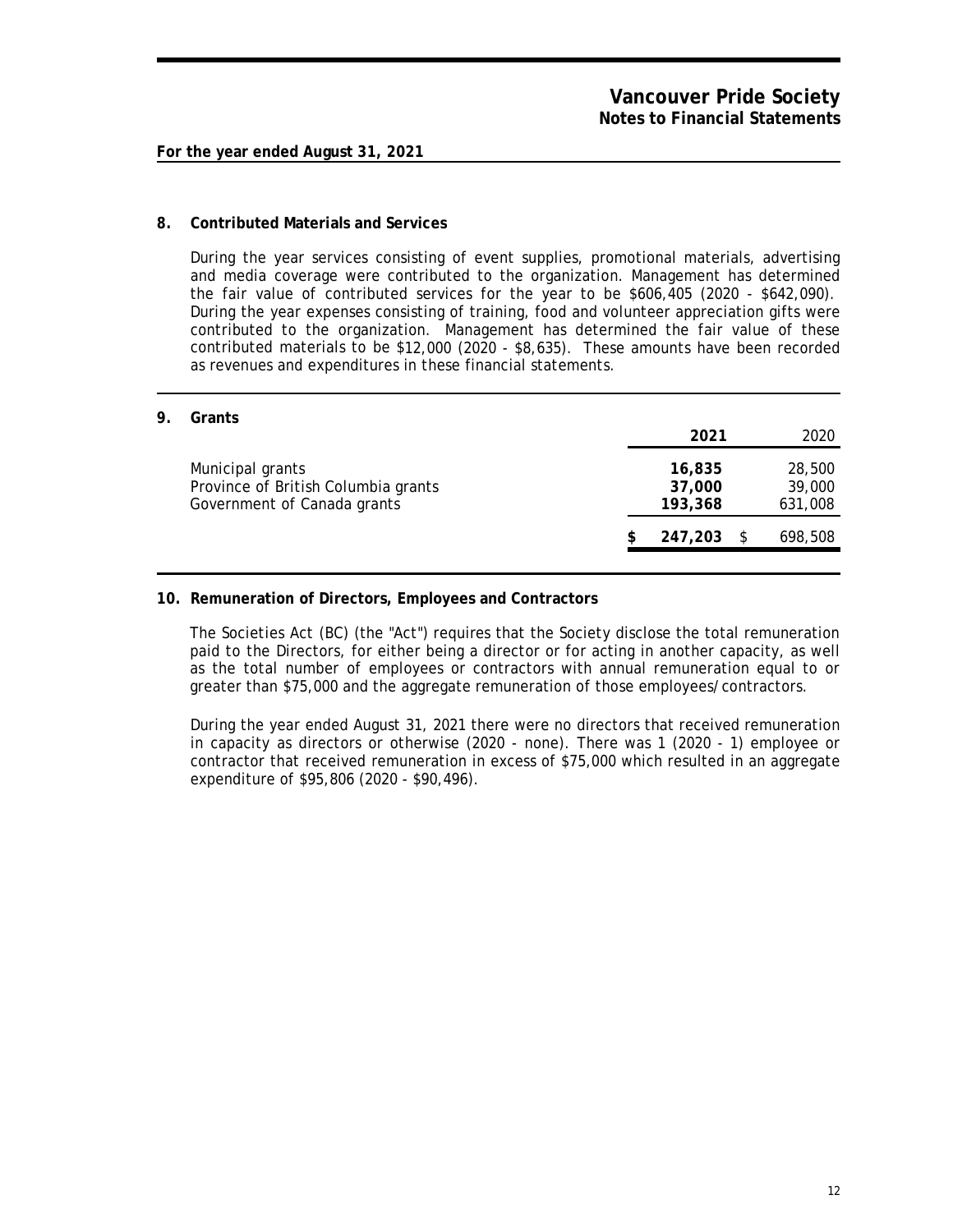#### **11. Commitments**

The Society has contractual obligations relating to the rent of office spaces that extend to September 30, 2023. The scheduled payment required in the next several years are:

| 2022<br>2023<br>2024 | \$<br>59,007<br>53,714<br>3,153 |
|----------------------|---------------------------------|
|                      | 115,874                         |

### **12. Financial Instrument Risks**

The Society through its financial assets and liabilities is exposed to various risks. The following analysis provides a measurement of those risks at August 31, 2021.

#### (a) Interest Rate Risk

Interest rate risk is the risk that the fair value or future cash flows of a financial instrument will fluctuate because of changes in market interest rates. The Society is not exposed to any significant interest rate risk. There has been no change to this risk from the prior year.

#### (b) Credit Risk

Credit risk is the risk that one party to a financial instrument will cause a financial loss for the other party by failing to discharge an obligation. Financial instruments that potentially subject the Society to significant concentrations of credit risk consist primarily of cash, term deposits and accounts receivable. The Society limits its exposure to credit risk by placing its cash and term deposits with Canadian chartered banks and by enforcing credit policies on receivables. There has been no change to this risk from the prior year.

Credit risk is also minimized as a significant portion of accounts receivables are from government agencies or for partnerships arrangement with related agreements in place.

The maximum amount of credit risk exposure is limited to the carrying amount of the balances in the financial statements.

#### (c) Liquidity Risk

Liquidity risk is the risk that the Society will not be able to meet its obligations as they fall due. The Society carefully monitors its working capital and works with existing and potential partners and sponsors including the City of Vancouver to confirm sponsorships and event costs prior to the festival. The Society has met and continues to meet all its obligations when they fall due.